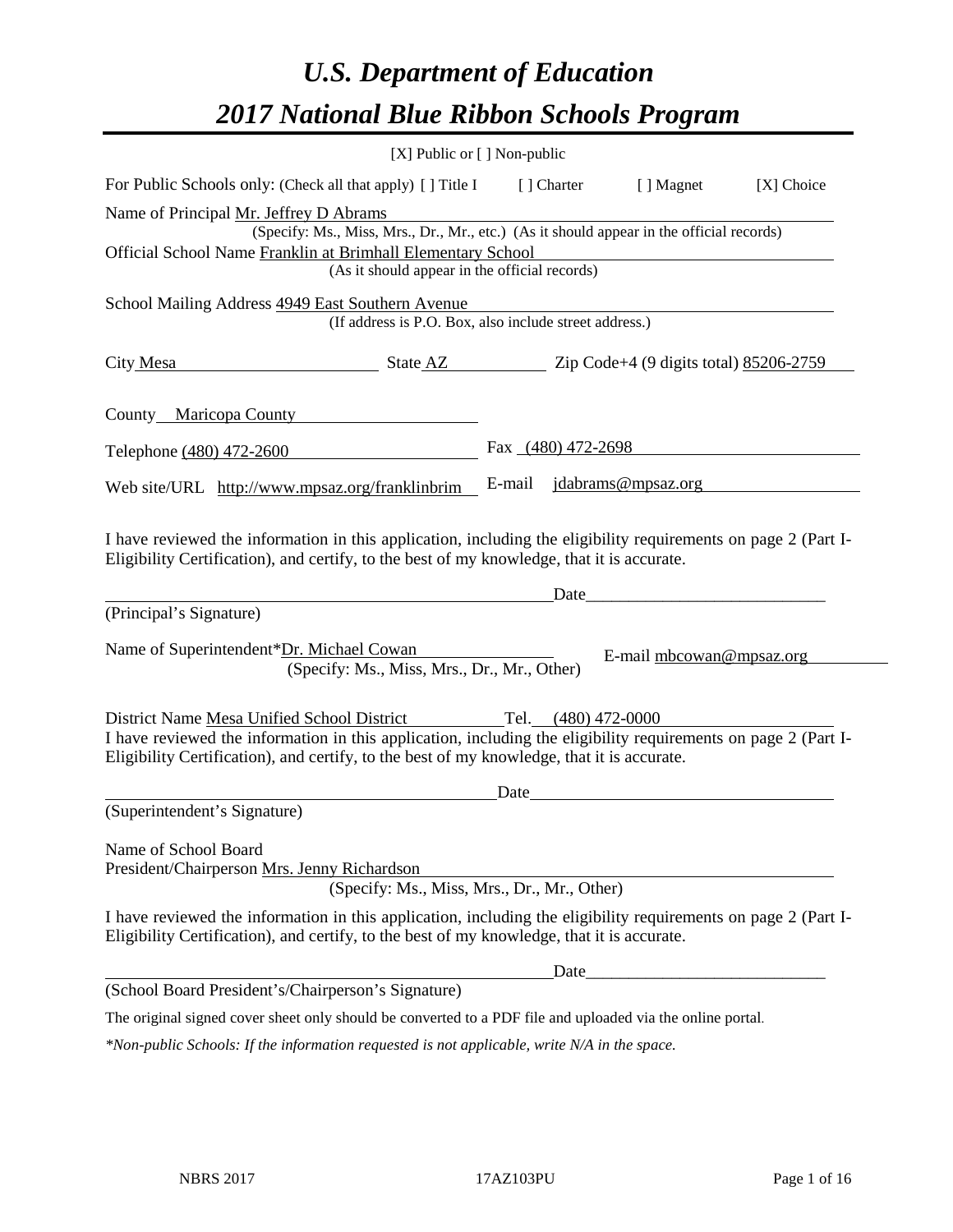The signatures on the first page of this application (cover page) certify that each of the statements below, concerning the school's eligibility and compliance with U.S. Department of Education and National Blue Ribbon Schools requirements, are true and correct.

- 1. The school configuration includes one or more of grades K-12. (Schools on the same campus with one principal, even a K-12 school, must apply as an entire school.)
- 2. All nominated public schools must meet the state's performance targets in reading (or English language arts) and mathematics and other academic indicators (i.e., attendance rate and graduation rate), for the all students group and all subgroups, including having participation rates of at least 95 percent using the most recent accountability results available for nomination.
- 3. To meet final eligibility, all nominated public schools must be certified by states prior to September 2017 in order to meet all eligibility requirements. Any status appeals must be resolved at least two weeks before the awards ceremony for the school to receive the award.
- 4. If the school includes grades 7 or higher, the school must have foreign language as a part of its curriculum.
- 5. The school has been in existence for five full years, that is, from at least September 2011 and each tested grade must have been part of the school for the past three years.
- 6. The nominated school has not received the National Blue Ribbon Schools award in the past five years: 2012, 2013, 2014, 2015, or 2016.
- 7. The nominated school has no history of testing irregularities, nor have charges of irregularities been brought against the school at the time of nomination. The U.S. Department of Education reserves the right to disqualify a school's application and/or rescind a school's award if irregularities are later discovered and proven by the state.
- 8. The nominated school has not been identified by the state as "persistently dangerous" within the last two years.
- 9. The nominated school or district is not refusing Office of Civil Rights (OCR) access to information necessary to investigate a civil rights complaint or to conduct a district-wide compliance review.
- 10. The OCR has not issued a violation letter of findings to the school district concluding that the nominated school or the district as a whole has violated one or more of the civil rights statutes. A violation letter of findings will not be considered outstanding if OCR has accepted a corrective action plan from the district to remedy the violation.
- 11. The U.S. Department of Justice does not have a pending suit alleging that the nominated school or the school district as a whole has violated one or more of the civil rights statutes or the Constitution's equal protection clause.
- 12. There are no findings of violations of the Individuals with Disabilities Education Act in a U.S. Department of Education monitoring report that apply to the school or school district in question; or if there are such findings, the state or district has corrected, or agreed to correct, the findings.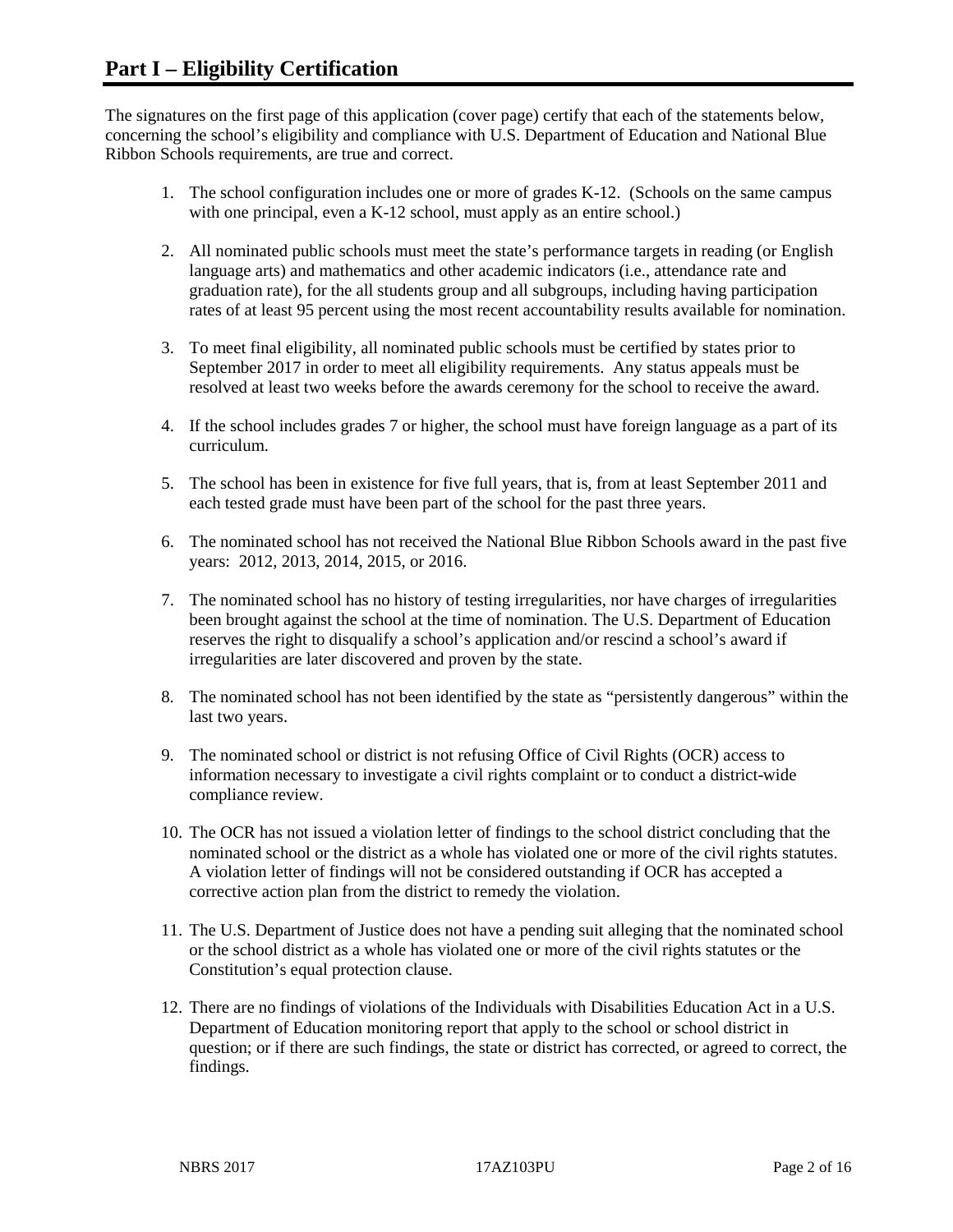#### **Data should be provided for the most recent school year (2016-2017) unless otherwise stated.**

## **DISTRICT**

|  | Number of schools in the district<br>(per district designation): | 57 Elementary schools (includes K-8)<br>10 Middle/Junior high schools |
|--|------------------------------------------------------------------|-----------------------------------------------------------------------|
|  |                                                                  | 7 High schools                                                        |
|  |                                                                  | $0 K-12$ schools                                                      |

74 TOTAL

**SCHOOL** (To be completed by all schools)

2. Category that best describes the area where the school is located:

[] Urban or large central city [X] Suburban with characteristics typical of an urban area

[ ] Suburban

- [ ] Small city or town in a rural area
- [ ] Rural
- 3. Number of students as of October 1, 2016 enrolled at each grade level or its equivalent in applying school:

| Grade                           | # of         | # of Females | <b>Grade Total</b> |
|---------------------------------|--------------|--------------|--------------------|
|                                 | <b>Males</b> |              |                    |
| <b>PreK</b>                     | 0            | 0            | 0                  |
| K                               | 81           | 56           | 137                |
| $\mathbf{1}$                    | 71           | 49           | 120                |
| $\boldsymbol{2}$                | 78           | 63           | 141                |
| 3                               | 66           | 48           | 114                |
| 4                               | 63           | 53           | 116                |
| 5                               | 46           | 68           | 114                |
| 6                               | 51           | 53           | 104                |
| 7                               | 0            | $\theta$     | 0                  |
| 8                               | 0            | $\theta$     | 0                  |
| 9                               | $\theta$     | 0            | 0                  |
| 10                              | 0            | 0            | 0                  |
| 11                              | 0            | 0            | $\Omega$           |
| 12 or higher                    | 0            | 0            | $\theta$           |
| <b>Total</b><br><b>Students</b> | 456          | 390          | 846                |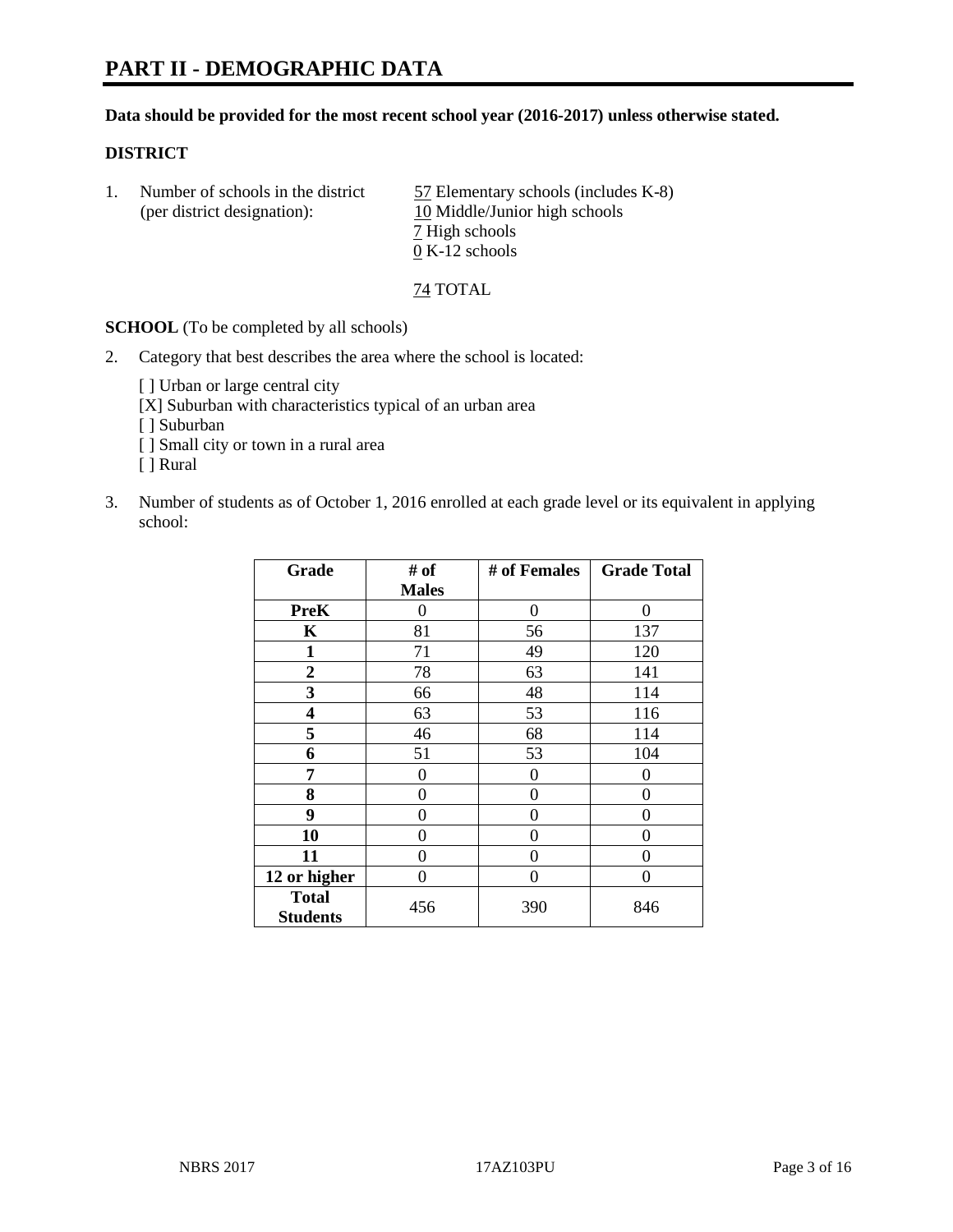the school: 2 % Asian

4. Racial/ethnic composition of  $\qquad 0 \%$  American Indian or Alaska Native 3 % Black or African American 15 % Hispanic or Latino 1 % Native Hawaiian or Other Pacific Islander 77 % White 2 % Two or more races **100 % Total**

(Only these seven standard categories should be used to report the racial/ethnic composition of your school. The Final Guidance on Maintaining, Collecting, and Reporting Racial and Ethnic Data to the U.S. Department of Education published in the October 19, 2007 *Federal Register* provides definitions for each of the seven categories.)

5. Student turnover, or mobility rate, during the 2015 – 2016 school year: 7%

This rate should be calculated using the grid below. The answer to (6) is the mobility rate.

| <b>Steps For Determining Mobility Rate</b>         | Answer |
|----------------------------------------------------|--------|
| (1) Number of students who transferred to          |        |
| the school after October 1, 2015 until the         | 22     |
| end of the 2015-2016 school year                   |        |
| (2) Number of students who transferred             |        |
| <i>from</i> the school after October 1, 2015 until | 39     |
| the end of the 2015-2016 school year               |        |
| (3) Total of all transferred students [sum of      | 61     |
| rows $(1)$ and $(2)$ ]                             |        |
| (4) Total number of students in the school as      | 893    |
| of October 1, 2015                                 |        |
| (5) Total transferred students in row (3)          | 0.068  |
| divided by total students in row (4)               |        |
| $(6)$ Amount in row $(5)$ multiplied by 100        |        |

6. English Language Learners (ELL) in the school:  $0\%$ 

1 Total number ELL

Specify each non-English language represented in the school (separate languages by commas): **Spanish** 

- 7. Students eligible for free/reduced-priced meals: 24 % Total number students who qualify: 198
- 8. Students receiving special education services: 4 %

31 Total number of students served

Indicate below the number of students with disabilities according to conditions designated in the Individuals with Disabilities Education Act. Do not add additional conditions. It is possible that students may be classified in more than one condition.

| 0 Autism                              | $\underline{0}$ Orthopedic Impairment                 |
|---------------------------------------|-------------------------------------------------------|
| 0 Deafness                            | 1 Other Health Impaired                               |
| 0 Deaf-Blindness                      | 3 Specific Learning Disability                        |
| 0 Emotional Disturbance               | 25 Speech or Language Impairment                      |
| 1 Hearing Impairment                  | 0 Traumatic Brain Injury                              |
| 0 Mental Retardation                  | $\underline{0}$ Visual Impairment Including Blindness |
| $\underline{0}$ Multiple Disabilities | 1 Developmentally Delayed                             |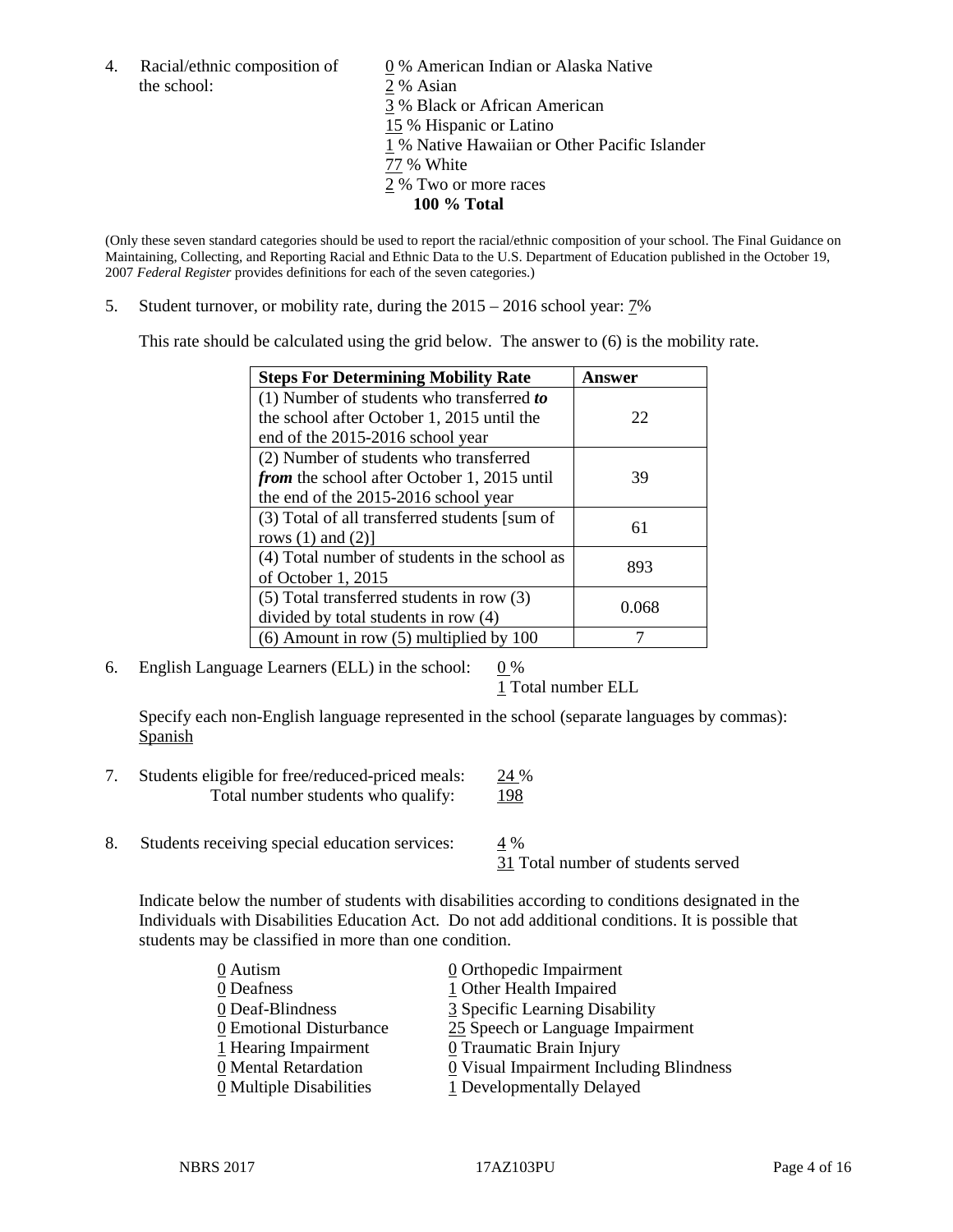- 9. Number of years the principal has been in her/his position at this school: 5
- 10. Use Full-Time Equivalents (FTEs), rounded to nearest whole numeral, to indicate the number of school staff in each of the categories below:

|                                        | <b>Number of Staff</b> |
|----------------------------------------|------------------------|
| Administrators                         |                        |
| Classroom teachers including those     |                        |
| teaching high school specialty         | 35                     |
| subjects                               |                        |
| Resource teachers/specialists/coaches  |                        |
| e.g., reading, math, science, special  | 5                      |
| education, enrichment, technology,     |                        |
| art, music, physical education, etc.   |                        |
| Paraprofessionals under the            |                        |
| supervision of a licensed professional | 10                     |
| supporting single, group, or classroom |                        |
| students.                              |                        |
| Student support personnel              |                        |
| e.g., guidance counselors, behavior    |                        |
| interventionists, mental/physical      |                        |
| health service providers,              |                        |
| psychologists, family engagement       |                        |
| liaisons, career/college attainment    |                        |
| coaches, etc.                          |                        |

- 11. Average student-classroom teacher ratio, that is, the number of students in the school divided by the FTE of classroom teachers, e.g., 22:1 24:1
- 12. Show daily student attendance rates. Only high schools need to supply yearly graduation rates.

| <b>Required Information</b> | 2015-2016 | 2014-2015 | 2013-2014 | 2012-2013 |     |
|-----------------------------|-----------|-----------|-----------|-----------|-----|
| Daily student attendance    | 96%       | 97%       | 96%       | 96%       | 97% |
| High school graduation rate | 0%        | 0%        | 0%        | 9%        | 0%  |

#### 13. **For high schools only, that is, schools ending in grade 12 or higher.**

Show percentages to indicate the post-secondary status of students who graduated in Spring 2016.

| <b>Post-Secondary Status</b>                  |    |
|-----------------------------------------------|----|
| Graduating class size                         |    |
| Enrolled in a 4-year college or university    | 0% |
| Enrolled in a community college               | 0% |
| Enrolled in career/technical training program | 0% |
| Found employment                              | 0% |
| Joined the military or other public service   | 0% |
| )ther                                         | 0/ |

14. Indicate whether your school has previously received a National Blue Ribbon Schools award. Yes No X

If yes, select the year in which your school received the award.

15. In a couple of sentences, provide the school's mission or vision statement.

Our mission is to develop a highly educated and productive community, one student at a time by emphasizing the teaching of foundational skills.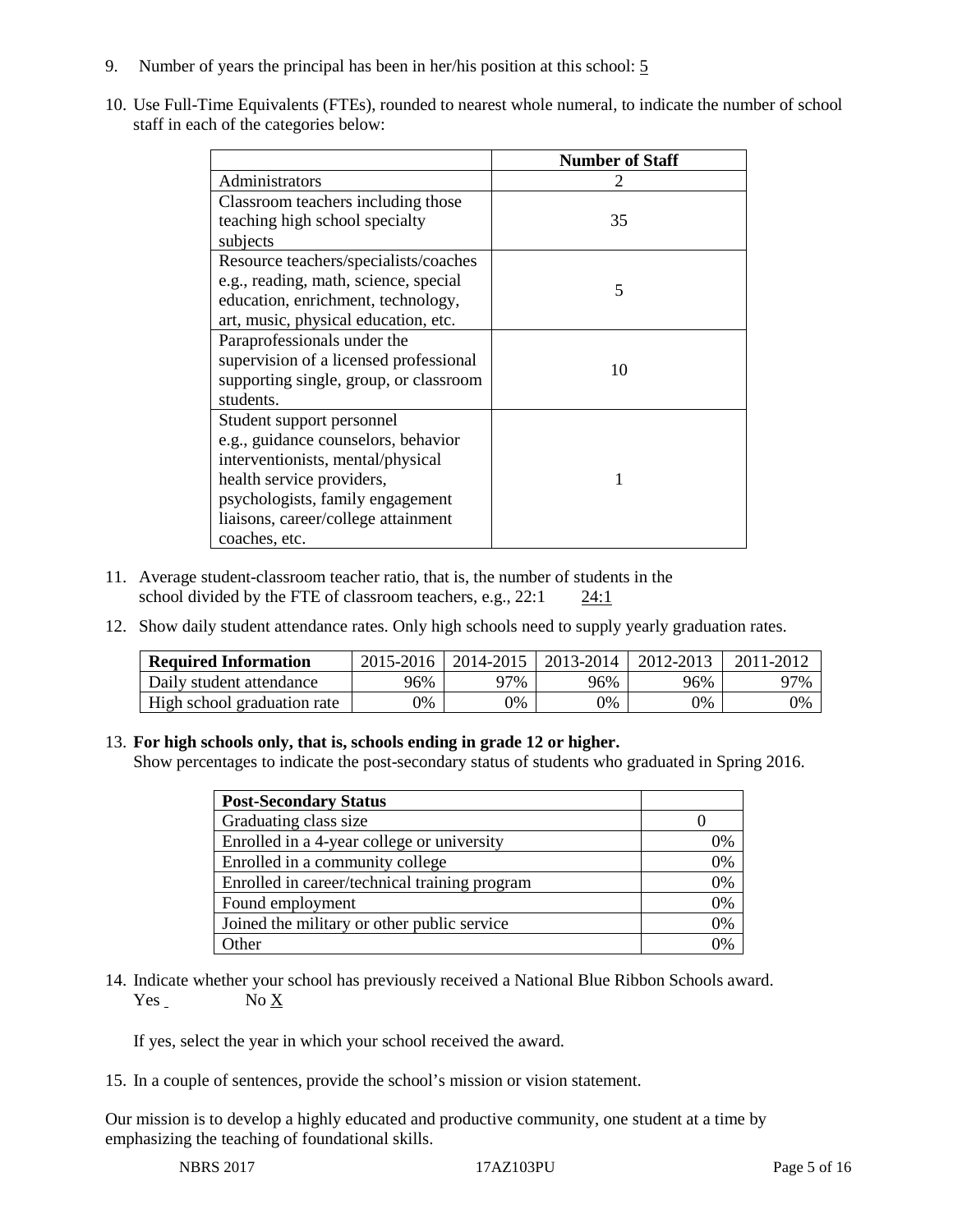16. **For public schools only**, if the school is a magnet, charter, or choice school, explain how students are chosen to attend.

Franklin at Brimhall is a school of choice, requiring parents to complete an orientation process prior to registering. Prospective parents view a video introduction of the program, complete two hours of classroom observations, and meet with administration to discuss the school philosophy, expectations, mission, and vision.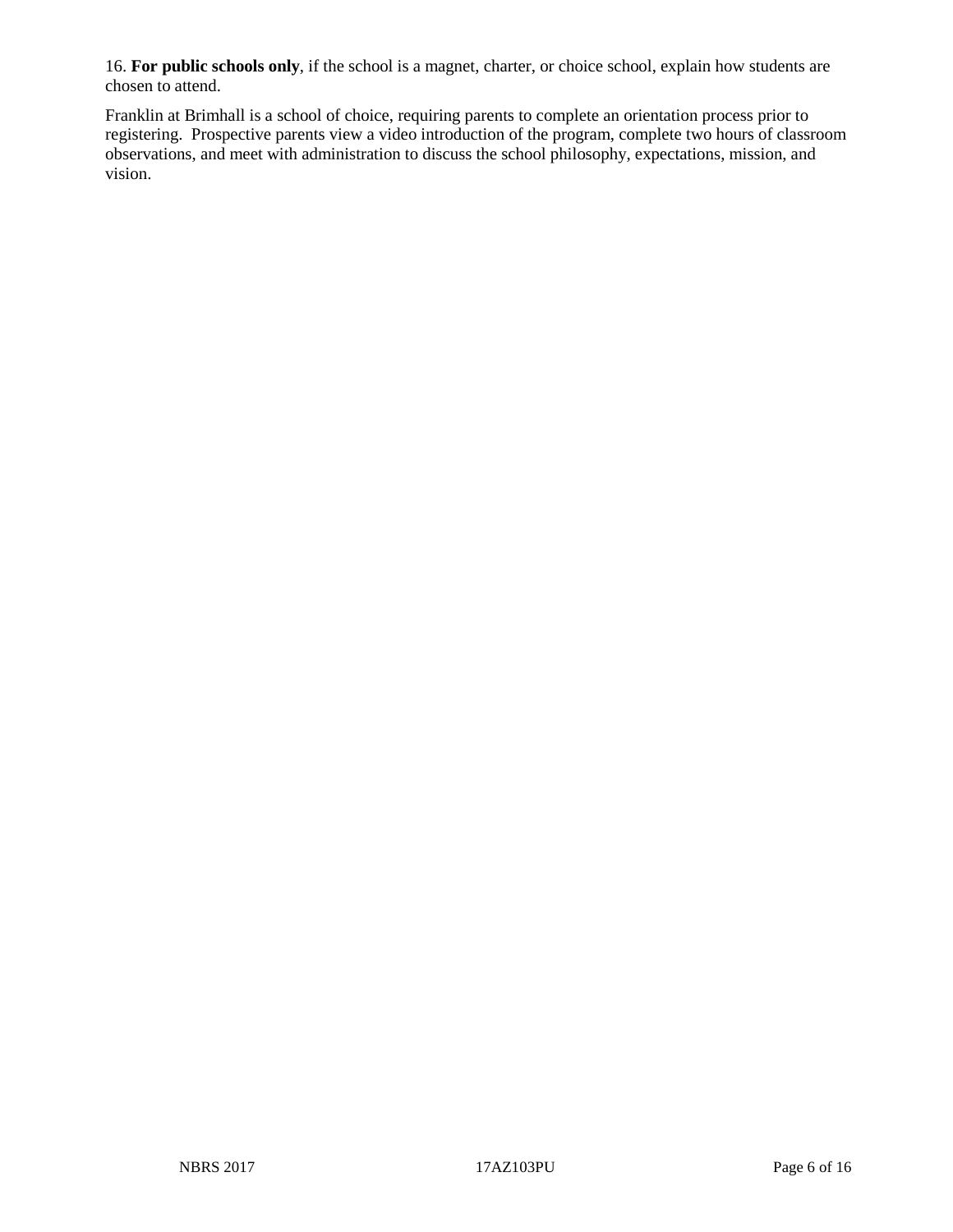# **PART III – SUMMARY**

Franklin at Brimhall Elementary School is a school of choice for parents who are looking for an alternative approach to education for their children. Franklin at Brimhall is located in Mesa, Arizona and is part of Mesa Public Schools, Arizona's largest school district, educating more than 63,000 students. Franklin at Brimhall is a back-to-basics traditional school which opened in August 2012 following the MPS Governing Boards' Defining the Future initiatives. Franklin Northeast and Franklin South Elementary Schools were consolidated and relocated to a re-purposed school building to form Franklin at Brimhall. Students, teachers, staff, parents, and communities were merged together using the existing philosophy of the Franklin program and charged with creating a new educational community, priding itself on academic rigor, civic engagement, individual accountability, and citizenship.

Building on the foundation of Franklin South and Franklin Northeast, teachers worked cohesively as a true professional learning community to focus their plans on the Franklin model and keeping the idea of "what is best for the students" at the heart of their planning. The creation of a new Franklin Parent Organization was implemented to include existing traditions from both campuses and create new visions for Franklin at Brimhall Elementary. Parents, teachers, and administration worked tirelessly to protect the intimate school community as the new campus emerged. Bringing together two school communities was a great challenge, but reflecting on the process, sacrifice, and dedication of all involved, this is one of Franklin at Brimhall's proudest achievements.

Franklin at Brimhall Elementary is an open enrollment school that serves students and families of Mesa and neighboring communities. Parents interested in registering their child must view a video introduction of the program, complete two hours of classroom observations, and meet with the principal as part of the orientation process. This ensures that parents are committed to the philosophy, policies, vision and mission of the school.

Franklin at Brimhall educates approximately 850 kindergarten through sixth grade students each year using the academic model created in 1978. The school focuses on a precisely defined curriculum, using instructional strategies that complement the expectations of parents. The development of the original program evolved through numerous parental committees which still assist the school in maintaining continuity and consistency in the instructional efforts of the highly trained faculty.

The Franklin academic program uses a phonics-based approach to English Language Arts instruction entitled The Writing Road to Reading by Romalda Spalding. The Spalding Method provides explicit, integrated instruction in spelling, writing, listening, and reading. In combination with the The Writing Road to Reading, the reading curriculum also consists of extensive use of high quality literature to further develop a love for reading in students. Our highly detailed accelerated math program uses week-by-week, conceptby-concept overviews, or teacher guides, to ensure appropriate review of each concept, guide the pace of instruction, provide necessary foundational development and take into account the maturational and intellectual abilities of students. In addition, these overviews provide concept consistency and continuity vertically throughout kindergarten through sixth grade, allowing the teachers to select the best possible instructional materials and strategies for each concept. The language program is based on principles of grammar and language analysis with the opportunity to develop precise, clearly understood writing. Franklin at Brimhall students embrace the traditional concepts of history, geography, and patriotism. In science, foundational concepts of earth, biological, chemical, and physical sciences enrich the students' understanding of the world. Research skills, using technology, are initially introduced and developed in kindergarten. Student learning is further enhanced through art, general music, physical education, health, safety, band, orchestra, art masterpiece, and music masterpiece. The curriculum cultivates a well-rounded child through embedded lessons in character development, conflict resolution, civic learning, leadership, and student government. The Franklin academic program enhances learning using a very specific, nightly homework program that includes minimum and maximum amounts of time spent on independent practice delineated by grade level. The purposes of the homework program are to assess student learning, instill personal responsibility, develop time management skills, and serve as a communication tool with parents.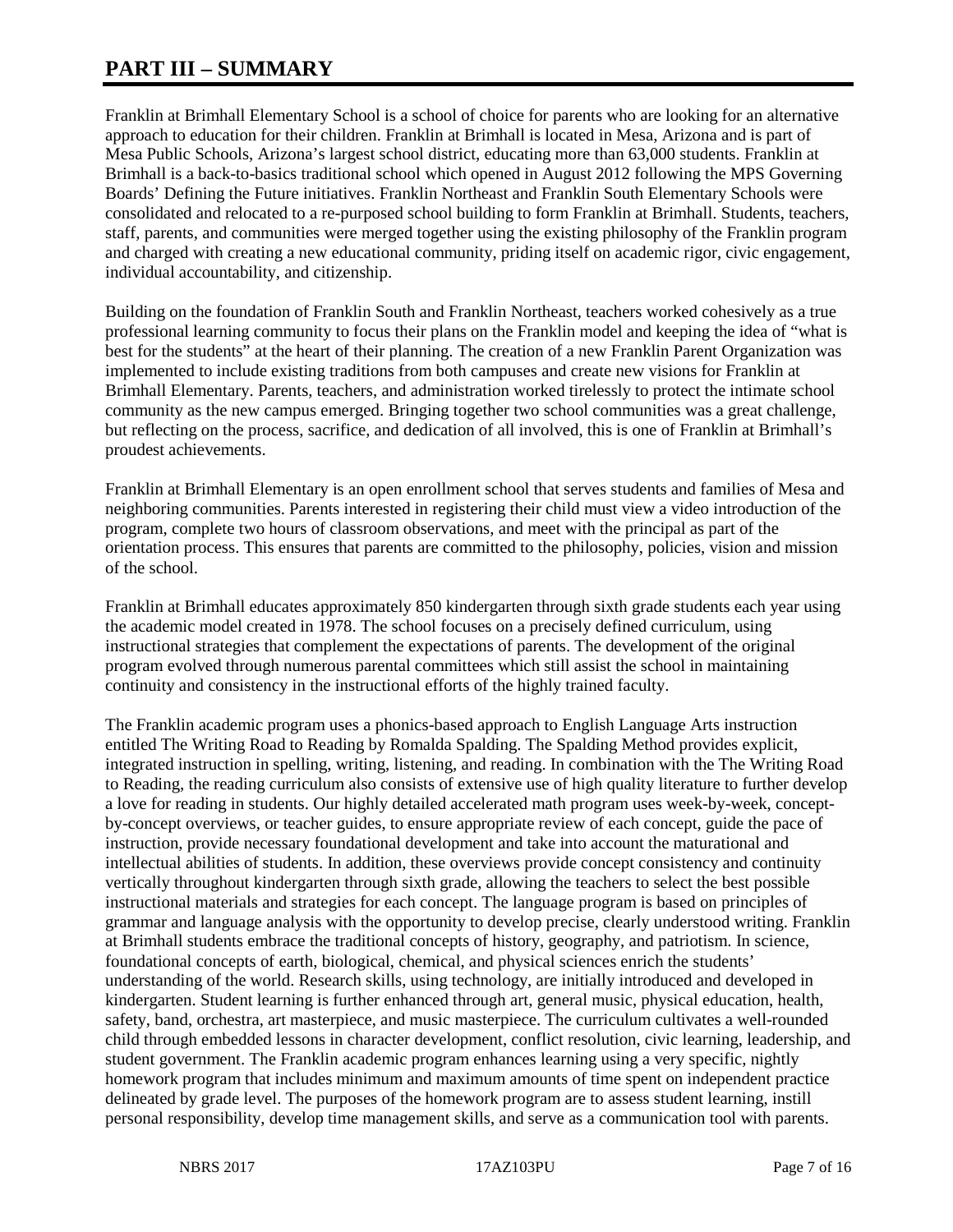Additional characteristics of Franklin at Brimhall include: extensive teacher in-service training; whole group, direct instruction; small group and individual tutorial support provided by the classroom teachers; an extensive monitoring program details each child's progress in foundational skill areas; citizenship, which is based on firm and fair behavioral expectations that include parental involvement; and Professional Learning Communities at each grade level to plan and implement the curriculum.

Students are prepared to be successful in future academic endeavors and pursue their future goals. Their strength of character reflects the ideals of education, confidence, and competence. Franklin at Brimhall's positive, caring climate enhances individual academic achievement, resulting in students' development of respect for others, pride in self, and loyalty to country.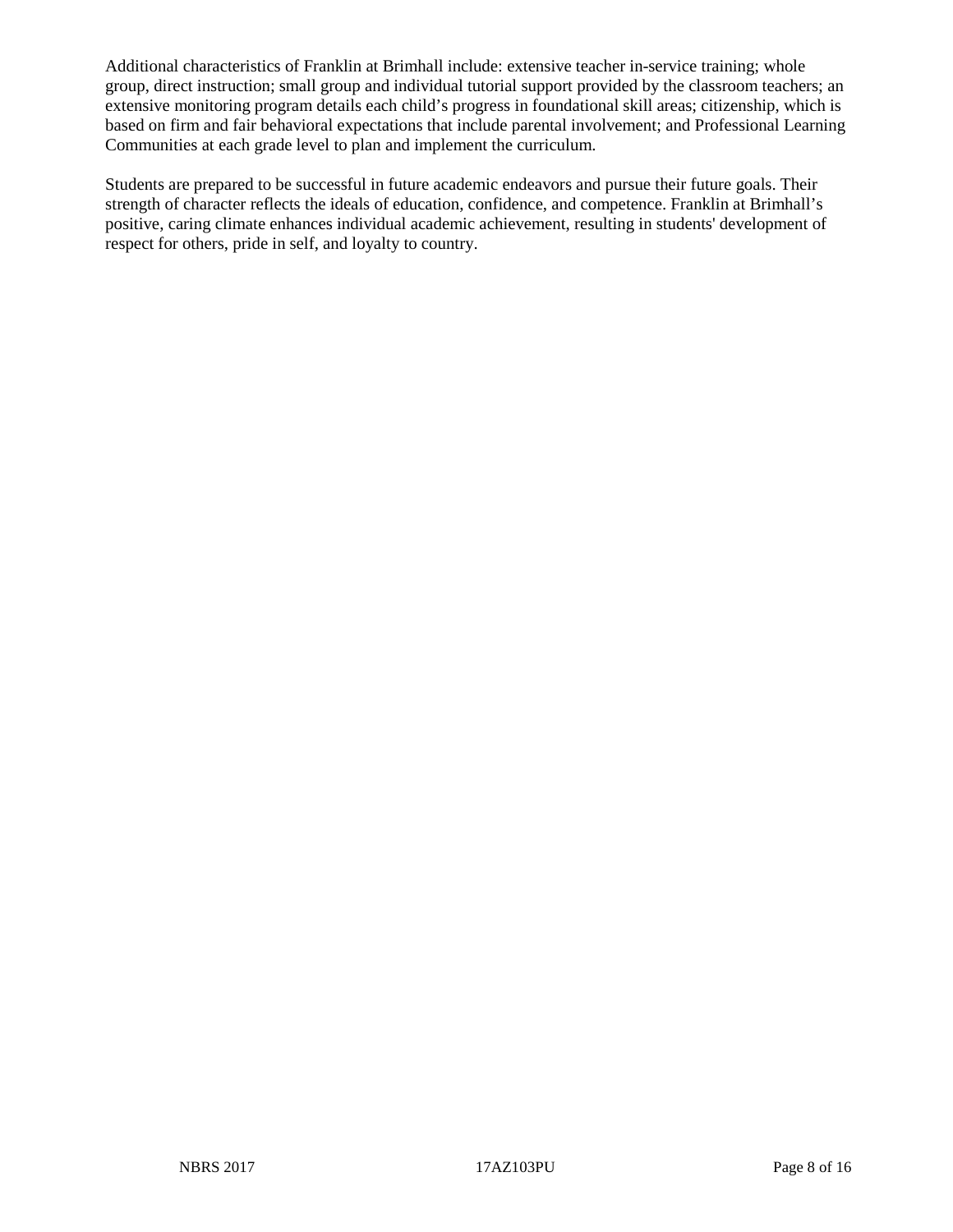# **1. Core Curriculum:**

The Franklin at Brimhall core curriculum areas include: mathematics, reading/ELA, science, and social studies. Each subject's essential learning objectives are outlined for teachers in curriculum overviews which align to Arizona's College and Career Ready Standards. The scope and sequence of learning objectives are designed to ensure all concepts are taught during the school year. The overviews spiral to include exposure, mastery, and review of concepts throughout multiple grade levels. Instructional minutes are allocated weekly for each subject area.

The Writing Road to Reading is a multisensory language arts approach consisting of spelling, writing, and reading curriculum. Students are taught the 70 foundational phonograms, the application of the rules that govern the use of the phonograms as they spell words, penmanship, and high frequency vocabulary. Reading is taught primarily using rich children's literature with varying vocabulary and content. The program exposes children to different genres of writing and assists in leading students to become proficient, creative writers. Opportunities to develop fluency in oral and silent reading come from the daily reading of parentapproved literature sets and classical selections found in the Open Court texts. Using rich literature increases student vocabulary, comprehension, and desire to read. Students in fourth through sixth grade build comprehension skills while completing summaries of significant events as they occur in a reading selection together with character identification profiles. Over the course of their elementary education at Franklin, students are exposed to over 375 different children's literature selections and many diverse authors.

Language and grammar usage are embedded within the spelling, reading and writing lessons of the Spalding Method. Students are explicitly taught these skills using supplemental resources including the Six Trait Writing process. Beginning with kindergarten all students develop a writing portfolio that shows their individual growth for each grade.

Math textbooks are used for primary instruction and are complemented with supplemental and online resources aligned to each grade level curriculum overview allowing teachers to draw from the best materials available by concept to assure student success. The curriculum overviews outline week-by-week instructional concept expectations at each grade level to support systematic, explicit, and spiraled instruction. They ensure that teachers will include instructional time each day for the four components of the Franklin mathematics program: foundational practice, systematic review, numeration skills, and standardsbased skill development. The overviews also provide continuity and consistency from grade level to grade level creating a learning system that benefits all students. In sixth grade, students are placed into leveled math classes including a virtual pre-algebra class to accommodate the range of student abilities, and ensures that higher performing students are well prepared for an advanced learning track in secondary school. The rigorous content and pacing keeps the above average student challenged while the spiraled review and tutorial component supports students in need of intervention.

Earth, chemical, biological and physical science concepts are taught to students using a textbook, science journals, and online resources. Teachers also use MPS science kits to enhance their learning. For example, fourth grade students use light bulbs, wires, and batteries to explore circuits and electricity. Students in sixth grade develop a strong understanding of the scientific method by conducting research-based experiments and presenting their projects at the science fair each year. Field trips to the Arizona Science Center, the Flight Center, and Lake Pleasant allows students to apply classroom knowledge to real-life experiences and professions. In an effort to provide a needed service to our community, our students facilitate a recycling initiative called "Bench the Bag" where our entire school community collects and recycles plastic bags.

Throughout the social studies overviews, our elementary students learn about our country's history, famous historical figures, events, documents, the structure of our government, and the geography of the United States and the world. Teachers use primary and secondary sources building upon the prior year's knowledge. The use of writing prompts, close-reading, document-based questions, and other best practices by teachers further the students' content knowledge. Applying their understanding of civic responsibilities, students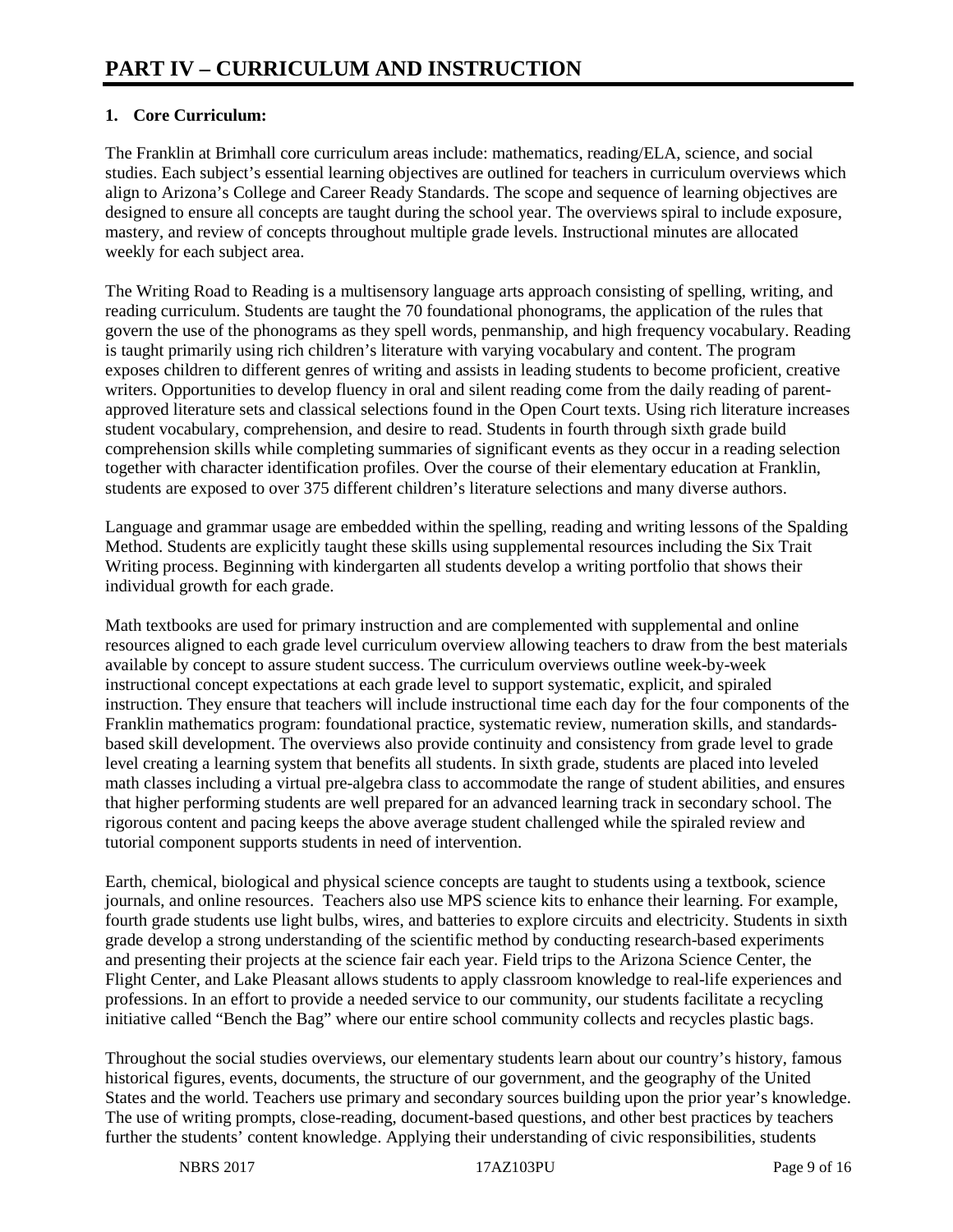participate in student council elections, student-led assemblies, and community services to instill the pillars of a strong, local community. Students apply their foundational knowledge of history in different opportunities throughout the year including: Week Against Violence, Martin Luther King, Jr. Contests, and a Geography Bee.

# **2. Other Curriculum Areas:**

Sequential skill building and instruction in art and music integrated with the rest of the curriculum can greatly improve children's performance in reading and math. It is because of this we have thoughtfully designed instruction for all grade levels in the areas of fine arts, performing arts, physical education, technology, and media center skills.

Students receive sixty minutes of art instruction per week by the classroom teacher. Projects use various mediums and techniques such as paint, sculpture, sketch, and crafts. Teachers plan art instruction to complement areas of study including weather projects, patriotic themes, geography, and literature. The Franklin Parent Organization (FPO) also supports the fine arts curriculum by teaching Art Masterpiece lessons twice per month during the spring semester focusing on famous and influential artists. An Arts and Academic Night is held each year celebrating students' artistic and creative talents in areas of: color art, black and white drawing, textile and hardware, diorama, and yearbook cover. These combined methods instruct and inspire students in the area of fine arts, and build a well-knowledged student with a historical and creative appreciation of the arts.

Research supports the positive relationship performing arts has on student learning. All students receive sixty minutes of general music per week taught by highly-qualified music teachers. The general music curriculum develops essential musical experiences and activities in six conceptual areas. The following elements are sequenced within each grade level, as well as spiraled from grade to grade: Rhythm, Pitch, Texture/Harmony, Form, Expressive Elements, and Style. The FPO also teaches Music Masterpiece lessons twice per month during the fall semester focusing on influential composers and their music. Orchestra and Choir are offered to students beginning in fourth grade, and band beginning in fifth grade. To complement core instruction these classes are held before or after school. These musical opportunities culminate with concerts, assemblies, and community performances throughout the year that enrich the lives of students aesthetically, socially, academically and personally.

High quality physical education programs are as essential as academic programs. The physical education curriculum for Franklin at Brimhall students is child-centered and students receive sixty minutes of PE class per week. Over 25 different units of instruction on specific skills are offered throughout the school year. Students become confident and competent participants of physical activities and find fun ways to stay active. Each thirty minute lesson is composed of four parts: introductory activity, fitness activity, lesson focus, and game activity. The four part lesson provides a well-rounded experience and allows for higher rates of student activity regardless of their personal strengths or limitations.

Library classes are taught in every grade level each week for thirty minutes by specialists. The goal of the library is to help students become active and efficient users of information and develop research skills. The lessons promote literacy skills by reading books and promoting literacy across different genres. Each week the students have the opportunity to check out books of their choice to instill a love of learning. Students may also participate in Battle of the Books which is a voluntary reading program for fifth and sixth grade students designed to promote reading through team competition.

Health lessons are presented by the school nurse based on a curriculum that is age appropriate. Beginning in kindergarten students are instructed on basic hygiene and wellness practices. Vision and hearing screenings are conducted throughout the year. The school nurse also hosts growth and development nights for fifth and sixth grade students and parents to better understand the maturational process.

The computer lab curriculum overviews emphasize student learning through the utilization of technology and its many applications to enhance knowledge and conduct meaningful research. Instruction is provided to all students once per week for thirty minutes by a computer lab specialist. In addition, our school has several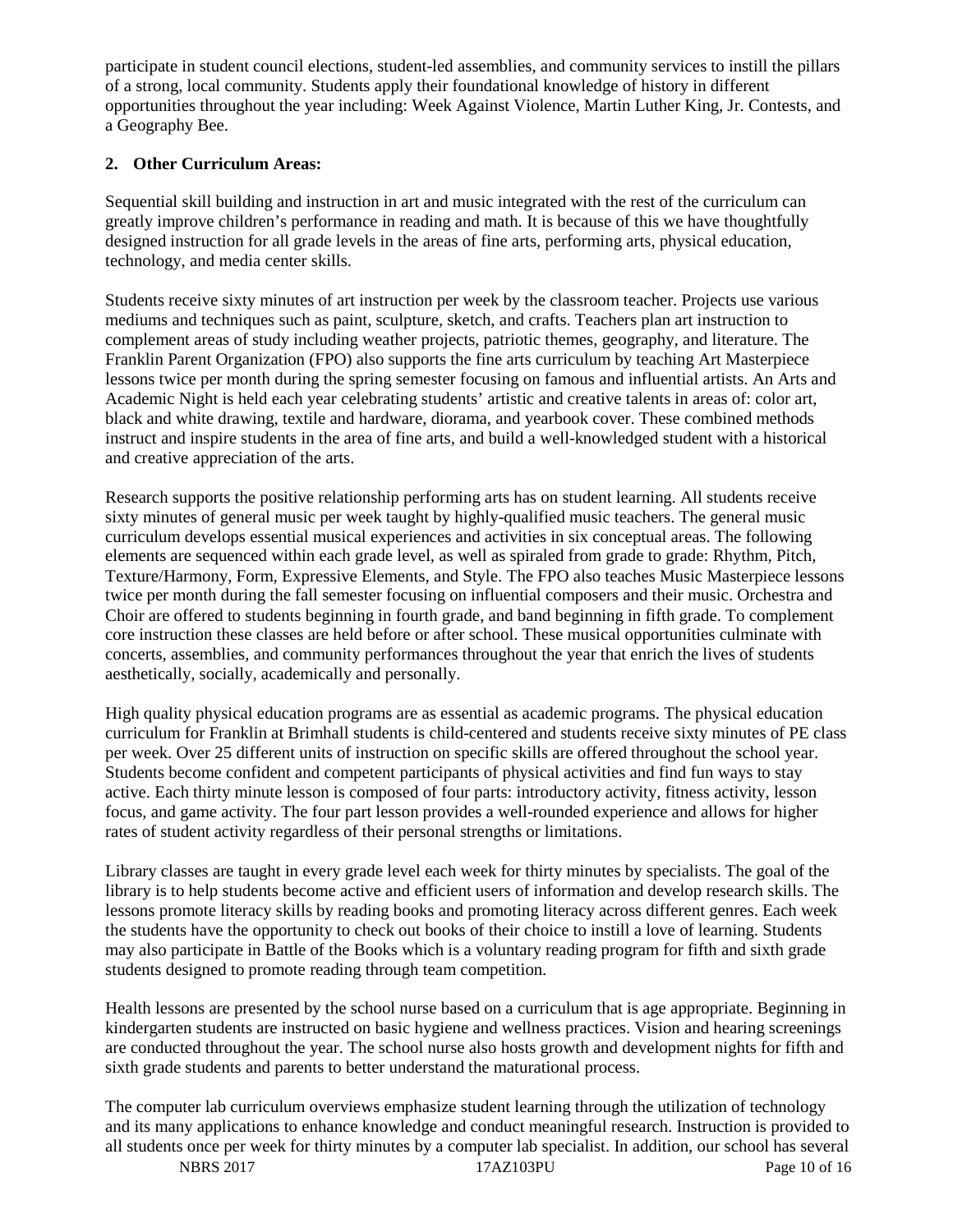device carts which classroom teachers use multiple times every week to enhance student learning and support core curriculum. Students learn basic computer skills involving computer mechanics and care, program selection, mouse and keyboard use, Microsoft Office and digital citizenship. For example, sixth grade students learn and practice PowerPoint skills when researching and creating their country reports resulting in an integrated curriculum of library/internet research, computer skills, and core content objectives.

#### **3. Instructional Methods, Interventions, and Assessments:**

Franklin has an accelerated, fast-paced, rigorous curriculum. The grading scale is modified to reflect high expectations of student achievement and academic effort. The curriculum overviews ensure that the instruction of each identified concept is given adequate time and that the number of instructional repetitions is appropriate for students.

Students are ranked each year based on their overall academic performance. These rankings, as well as other student data, are used to create academically balanced classrooms at each grade level. This balanced approach allows the classroom teacher to implement the curriculum overviews ensuring all students are prepared with necessary standard knowledge, while allowing them to both enrich the learning of higher students and intervene with lower performers. The ability to differentiate in this way supports all students to achieving their highest potential across all content areas.

The overall instructional plan at Franklin at Brimhall utilizes a pre-teach/teach/re-teach strategy. Direct whole-group instruction is delivered through The Seven Steps of Instruction model which is an enhanced version based on the Essential Elements of Instruction. These seven steps include: Teacher Introduction, Teacher Explanation, Teacher Demonstration, Student Explanation with Teacher Demonstration, Student Explanation with other Student Demonstration, Student Independent Practice with Teacher Check, and Homework. Teachers are able to effectively determine if students understand the objective before they begin independent practice. Students requiring additional instruction receive tutorial and small group assistance during recesses and lunch. Teachers tutor students in need of additional support at least twice a week for thirty minutes before or after school.

Spalding reading instruction is divided into three strands: literary appreciation, text structure, and comprehension. In literary appreciation lessons, teachers instill a love of reading using fine literature and teaching its attributes. Students develop fluent and expressive reading as they read aloud. Teachers explicitly teach elements of narrative, informative, and informative-narrative text so students can focus on the most important elements when reading a variety of prose. Skilled comprehension depends on accurate and automatic decoding, a broad vocabulary, background knowledge, and knowing elements of text structures. To increase students' listening and reading comprehension, students learn to consciously use five mental actions (monitoring comprehension, making connections, predicting, reformatting, and mentally summarizing) which significantly improves their performance in language arts and content-area subjects.

Assessment data is vital to the success of Franklin at Brimhall. In addition to AzMERIT, the Arizona state assessment, a variety of formative and summative assessments are embedded within our program. Teachers assess student learning each and every lesson to measure performance and guide instruction. They continuously monitor and adjust instruction to match student understanding. Weekly common formative assessments are designed and administered allowing teachers to reflect on instructional strategies during PLC meetings and plan intervention or enrichment activities.

Students in first through sixth grade are assessed every six weeks to evaluate mastery of phonograms, spelling, reading comprehension and math facts. A 70 phoneme assessment and the Morrison-McCall Spelling Scale are used to evaluate student application of the rules that govern the use of the phonograms as they spell words, precise penmanship, and correct letter formation. McCall-Crabbs Test Lessons in Reading are utilized to develop comprehension through analysis of selections that focus on main idea, detail, causeeffect, author's purpose, sequencing, and inference skills. Depending on the grade, students are evaluated on their fluency and accuracy of addition, subtraction, and multiplication facts.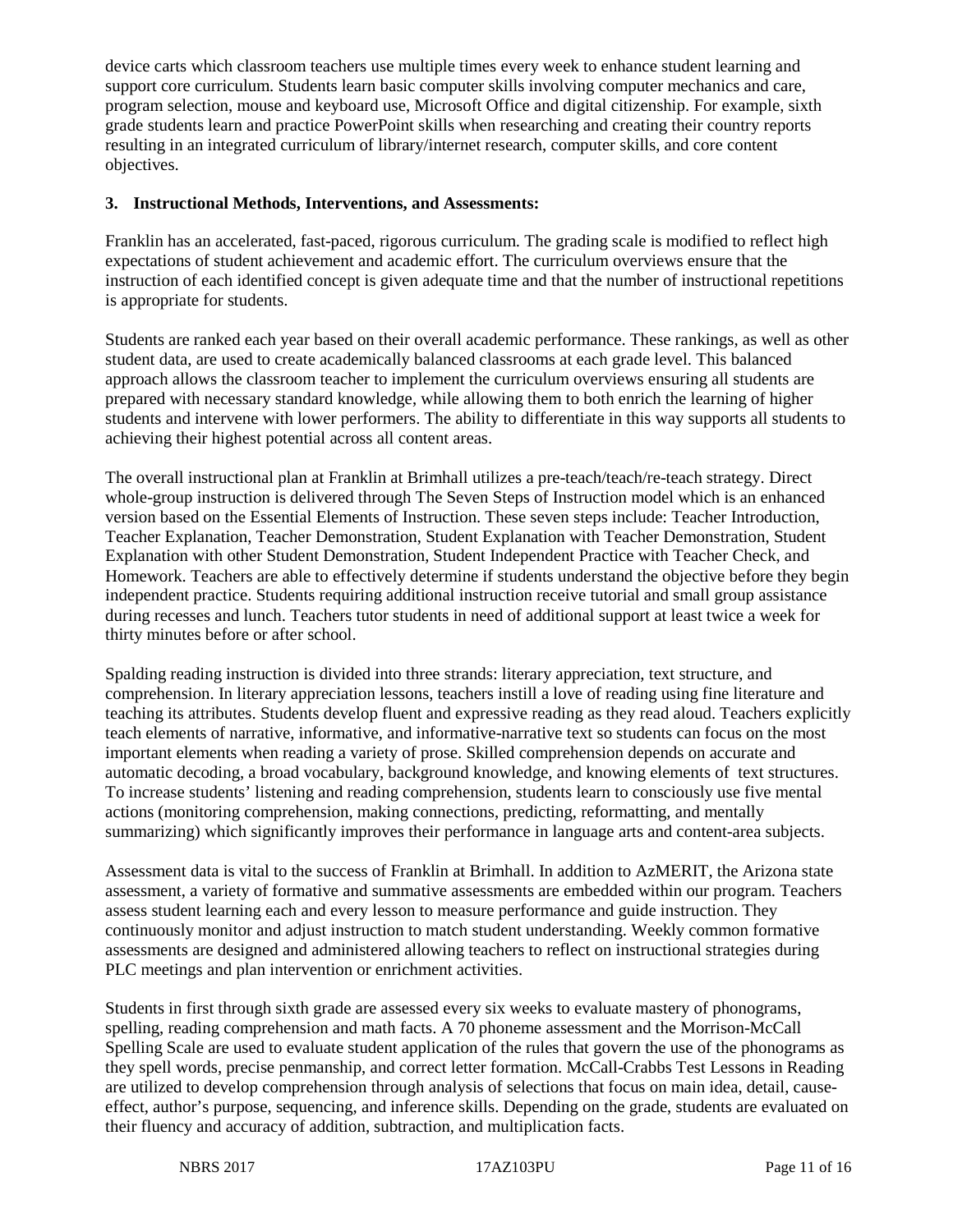Students in grades one through six are given online diagnostic benchmark tests in reading, writing and math three times per year. This data is analyzed by teachers and administrators to determine each student's strengths and areas of struggle. The online resource, STARS SchoolCity, then allows teachers to differentiate assignments and lessons so lower performing students receive appropriate interventions while above level students are assigned higher level questions requiring a deeper understanding and critical thinking.

To maintain high levels of achievement, Franklin at Brimhall is committed to the individual student growth by implementing our accelerated instructional model with fidelity. Highly qualified teachers receive continued professional development on proven effective instructional strategies to engage students daily. They consistently evaluate formal and informal data to pinpoint each student's strengths and weaknesses to help them achieve their highest potential. The Franklin model is designed to support all students thus continuing to improve as a school year after year.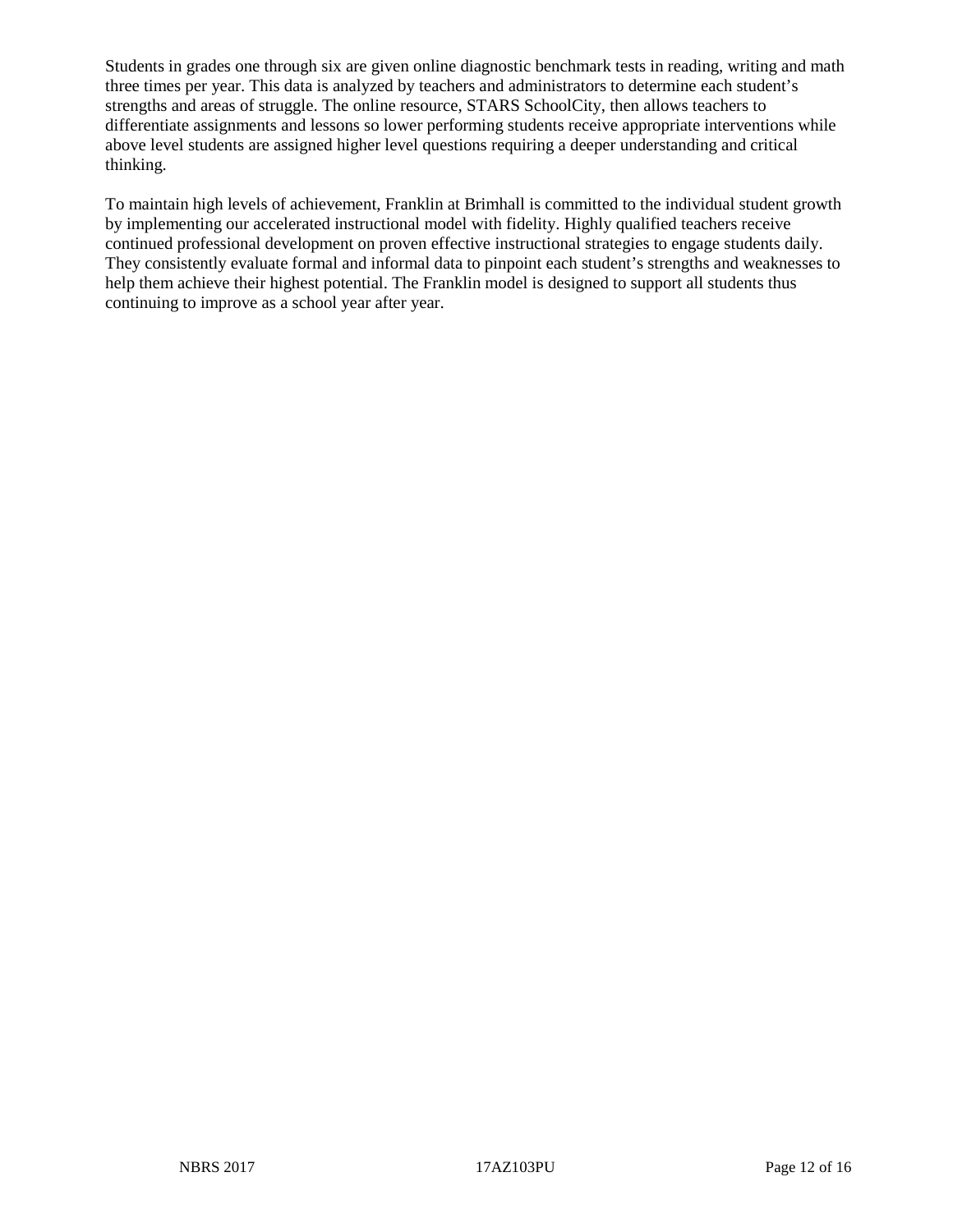## **1. School Climate/Culture:**

The Franklin at Brimhall climate and culture begins with our campus being a school of choice. Many families enroll at our school based on positive recommendations from relatives, neighbors, and community members. Some of our students are second or even third-generation Firebirds. Prospective parents complete an orientation process where they are required to view an introductory video about our program and observe for two hours in classrooms. Parents also meet with administration for a principal talk, during which the Franklin philosophy and curricular expectations are shared. Parents also have the ability to ask and clarify any questions about the school. The school expectation is to greet every student, parent, staff member and community member with a smile and follow the 10/5 rule of making eye contact when you are within ten yards of a person and acknowledge them with a greeting at five yards. This process immediately establishes our climate as welcoming and creates a personal relationship with each family. Another feature that shapes our school climate is a modest, conservative dress code policy that minimizes distractions and keeps the focus on learning.

The strong partnership between school and home ensures a shared responsibility that supports students in academics, social needs, and emotional growth. Every member of our campus is equally important and contributes to our culture of learning. Our school philosophy includes the importance of intrinsic motivation for our students. Our staff strives to celebrate not only student achievement, but more importantly their effort towards achievement. The classroom and school bulletin boards showcase students' academic, written, and artistic assignments. The focus is always on doing your best and being respectful. When students are motivated by their own effort and personal growth, their self-worth is impacted positively.

The commitment by teachers to implement our school philosophy and curriculum with fidelity is the backbone of Franklin schools. Support systems in place to help teachers include: new teacher orientations, curriculum specific professional development, assigned mentor teachers, curriculum committees, staff advisory committees, and PLC's. Teachers' schedules are designed to maximize and protect their planning time by not assigning them any arrival, lunch, recess or dismissal duties. This allows teachers to use this time for student interventions and for planning effective lessons with teammates. The administration's highest priority is to support teachers with any needs including struggling students, behavior concerns, social strategies, and communicating with families.

#### **2. Engaging Families and Community:**

Franklin at Brimhall prides itself on the connection the school has with families and community members. The partnership between school and home is who we are. Our school has very dedicated parents with an average of 490 parent helpers, lunchtime visitors, and school volunteers per month. The Franklin Parent Organization (FPO) is a group of parents who meet once a month to help support all areas of our school. These parents, along with the administration and staff, organize many events throughout the year that celebrate our school community. They are an integral part of the educational experience, including planning and organizing volunteers for various committees and sponsoring of our annual Firebird Festival. The FPO organizes the music and art masterpiece program which invites parents or community members to teach lessons about music and art history to all grade levels.

Our open door policy to observe in classrooms, have lunch with their children, attend classroom parties, chaperone field trips, and assist with school events encourages parents and the community to always feel welcome and valued on our campus. The kindergarten classes average almost one parent volunteer everyday to help instruct students during the group rotations. Parents commit to attend two parent/teacher conferences per year and support our Franklin expectations. Former employees and secondary students return on a regular basis to offer service to our classroom teachers, library, and administrative needs. The return of these former students and staff and the service they eagerly provide, speaks volumes to the positive impact Franklin at Brimhall has had on their lives.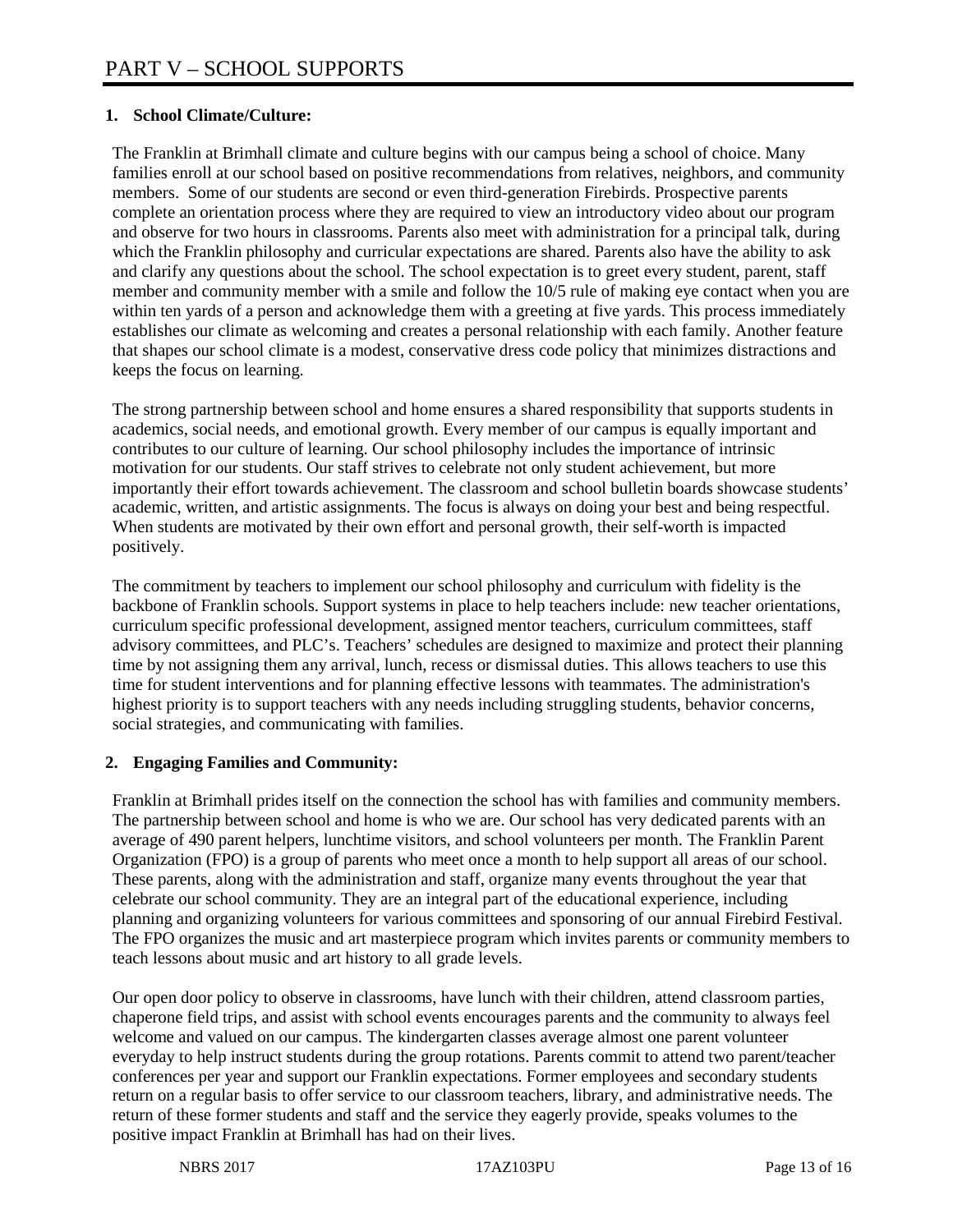Assemblies are scheduled multiple times throughout the school year to celebrate student achievement, performing arts, and patriotic holidays. Parents, community members, and local organizations are invited to attend our assemblies and be recognized for their contributions. For example, at our Veterans' Day Assembly, the Mesa High School JROTC presented traditional military routines like color guard, rifle guard, and flag folding. Each of our elementary performing arts groups performed musical selections to highlight the patriotic theme as we honored visiting veterans. The Franklin Junior High band, orchestra, and choir have also performed at assemblies showcasing opportunities available to elementary students. Our school also contributes to the community as a whole through recycling initiatives, food drives, water drives, and clothing donations. These student driven activities help them understand the needs of our community and contribute in a positive way.

## **3. Professional Development:**

School and district professional development courses provide training in areas of reading, math, writing, science, and social studies, as well as instructional approaches and methods. There are a variety of courses offered through the district professional development department, many of which Franklin teachers choose to take to refine their pedagogical strategies, as well as to explore areas of professional interest. These opportunities strengthen teachers' knowledge and skills which positively impacts daily instruction and student achievement.

Teachers and administrators at Franklin at Brimhall are required to take three years of professional development courses in The Spalding Method. This method is an explicit, interactive, diagnostic, sequential approach to teaching reading and writing. The Multisensory Integrated Language Arts courses are composed of two 45-hour parts: MILA 1 and MILA 2. First and third year teachers take MILA 1, a class that includes training in phonemic awareness, systematic phonics, vocabulary, sentence construction, and text structure. Teachers also learn how to instruct their students in the application of spelling and language rules and methodology. Second year teachers take the MILA 2 course which focuses on reading comprehension strategies and writing. The course content includes syllable division patterns, compositions, text structure, text comprehension, literary appreciation, and fluency. This course also includes effective lesson planning, incorporating spelling, writing and reading lessons. This three year commitment to the Spalding Method ensures that all teachers are proficient in delivering Spalding instruction precisely and with fidelity which drives student achievement in all content areas.

Over the past five years, Franklin teachers have received in-service instruction on topics such as: Seven Steps of Instruction, Franklin Curriculum Overviews, Components of Franklin Mathematics, Effective Writing Strategies, Consistency and Continuity of Instruction, and Task Analysis. In-services are presented by the principal, the curriculum and instruction specialist, and highly effective teachers. The Faculty Curriculum Committee collaborates to identify topics for professional development to improve instruction and student achievement. Over the past two years, teachers have participated in Focused-Note trainings, an AVID based strategy. Student achievement has been positively impacted because greater emphasis has been placed on application and critical thinking during the note-taking process. Teachers have also participated in professional development with STARS SchoolCity, an online resource tool that aligns to the Arizona College and Career Ready Standards. The SchoolCity resource allows teachers to measure and analyze student data from benchmark assessments then differentiate interventions or enrichments to meet every student's needs.

#### **4. School Leadership:**

The administration of Franklin at Brimhall includes the principal and team leader (assistant principal) who are responsible for the school's vision, mission, culture of learning, school climate, and campus management. The vision of "Unprecedented Excellence in Education" and the mission "to develop a highly educated and productive community, one student at a time" is the center of all decision making to promote academic and behavioral excellence.

The administration demonstrates values, beliefs, and attitudes that inspire others to greater levels of achievement, and treats everyone with fairness, dignity, and respect. The climate of the school can be felt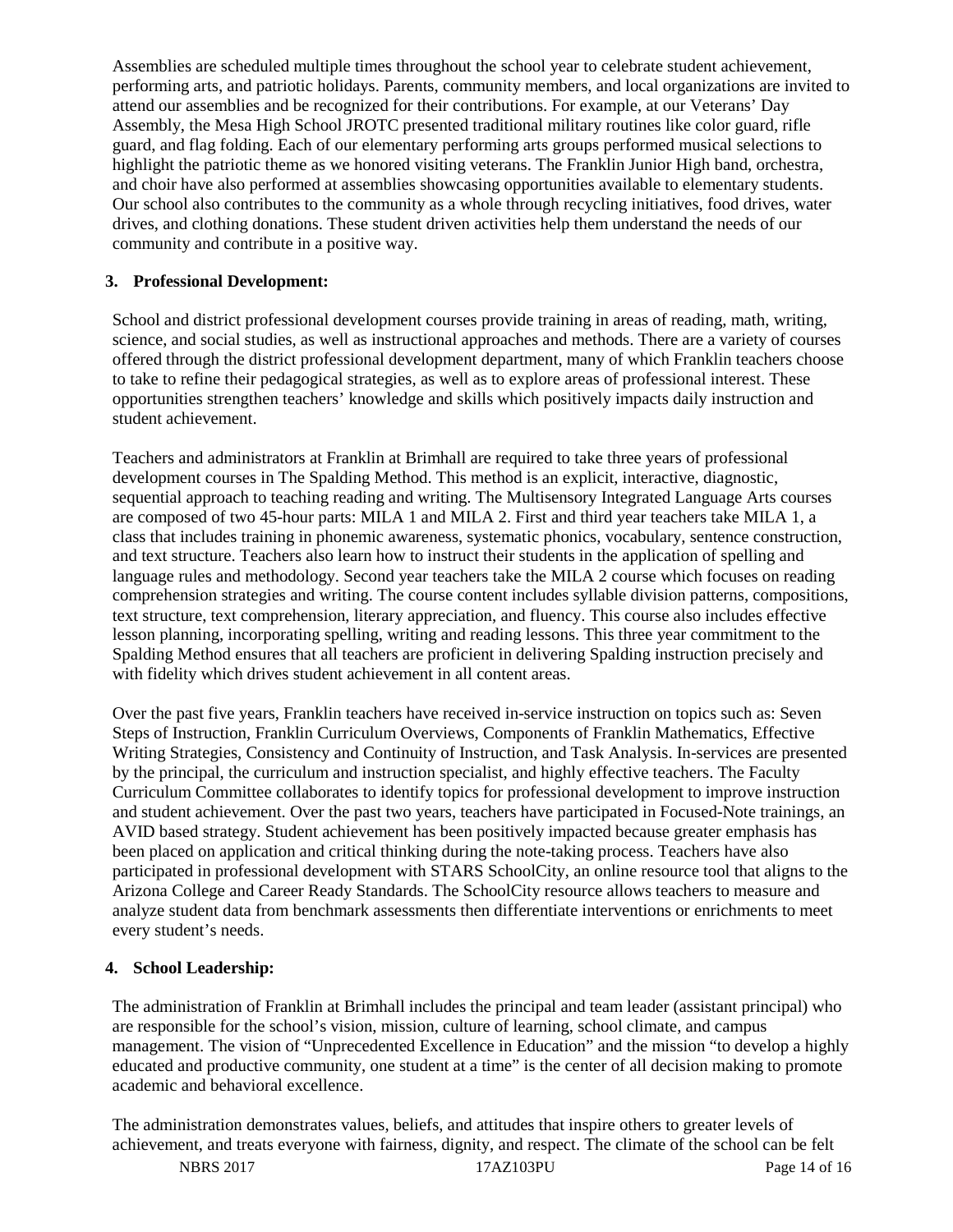when a person enters the campus. The administration sets the positive, welcoming tone for all school employees to follow. Every parent, student, community member, and staff member are greeted with a smile and an offer of assistance. This is the first step to building positive relationships among all stakeholders which takes a large school population and makes it feel like a close family.

In addition to the administration, there are other leadership roles that contribute to the overall success of the school. The curriculum and instruction specialist guides the orientation process for new teachers, designs and leads professional development, and supports classroom teachers with instructional strategies and resources. Teacher leadership is evident with grade level chair, Faculty Curriculum Committee, and Teacher Council representatives. These teacher leaders plan, coordinate, problem solve, and communicate curriculum across the grade levels. Shared leadership is essential to a successful school and contributes to developing future educational leaders.

A strong culture for learning ensures students are able to achieve their highest potential. The administration focuses on the support systems in place for an equally high level of teacher instruction. They also instill a mindset that each student's success is everyone's responsibility. Schedules are created to protect valuable instruction time at every grade level, and are designed to align with the maturational abilities of each group of students. The administrators have an open door policy to meet with teachers formally and informally to discuss instructional strategies, behavior issues, curriculum questions, or just to share a funny story. The combination of regular classroom walk-throughs and open communication with teachers plays a vital role in the success of all teachers and students. Allocation of district funds is primarily focused on instructional assistants. This protects teacher planning time and ensures the safety and well-being of students during recess, lunch, arrival and dismissal.